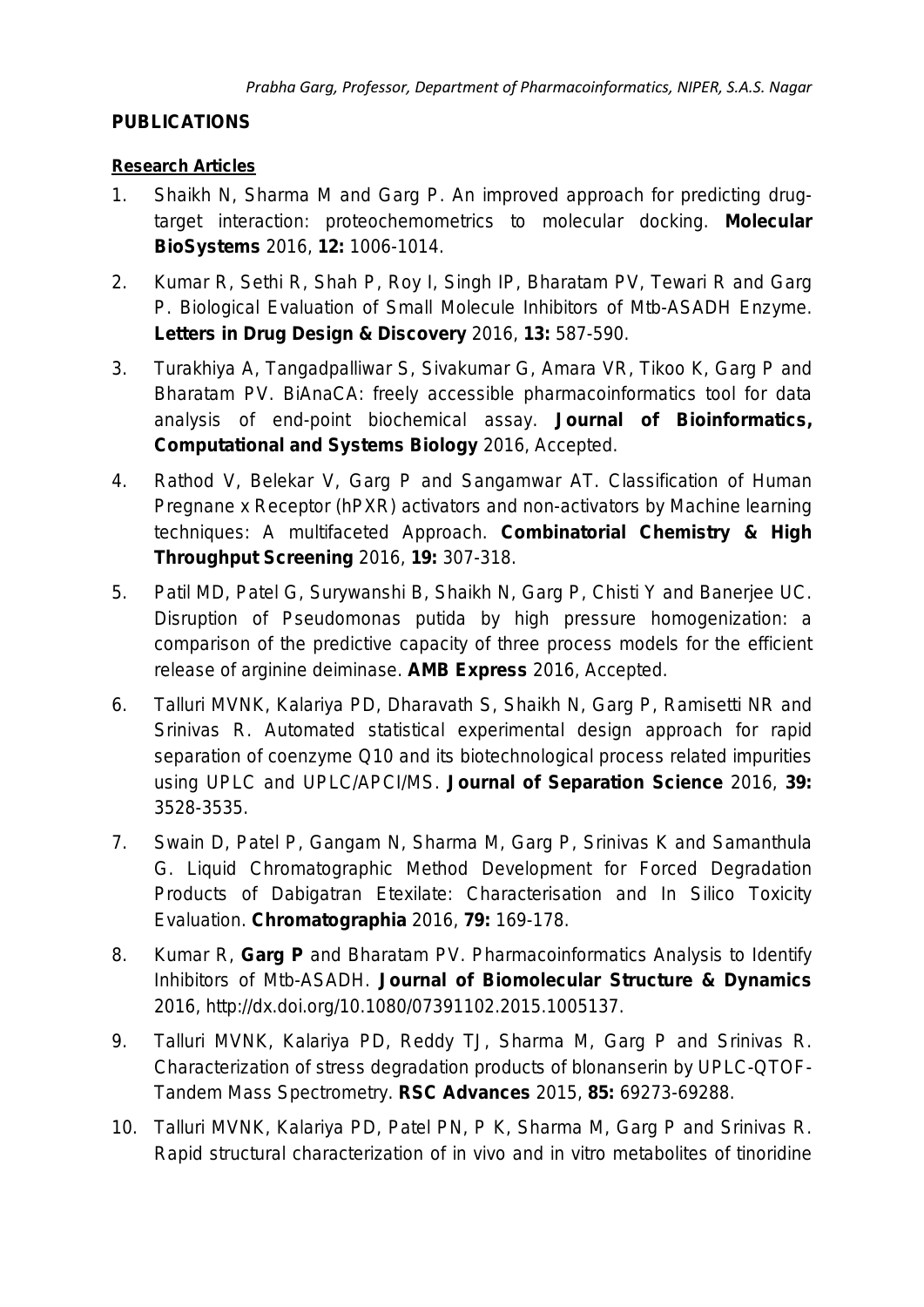using UHPLC–QTOF–MS/MS and in silico toxicological screening of its metabolites. *Journal of Mass Spectrometry* 2015, **50:** 1222-1233.

- 11. Patel PN, Kalariya PD, Sharma M, Garg P, Talluri MVNK, Gananadhamu S and Srinivas R. [Characterization of forced degradation products of pazopanib](http://onlinelibrary.wiley.com/doi/10.1002/jms.3602/abstract)  [hydrochloride by UHPLC-Q-TOF/MS and](http://onlinelibrary.wiley.com/doi/10.1002/jms.3602/abstract) *in silico* toxicity prediction. *Journal of Mass Spectrometry* 2015, **50:** 918-928.
- 12. Belekar V, Lingineni K and Garg P. [Classification of Breast Cancer Resistant](http://www.ncbi.nlm.nih.gov/pubmed/26004050)  [Protein \(BCRP\) Inhibitors and Non-inhibitors using Machine Learning](http://www.ncbi.nlm.nih.gov/pubmed/26004050)  [Approaches.](http://www.ncbi.nlm.nih.gov/pubmed/26004050) *Combinatorial Chemistry & High Throughput Screening* 2015, **18:** 476-485.
- 13. Kalariya PD, Sharma M, Garg P, Reddy TJ, Srinivas R and Talluri MVNK. [Characterization of stress degradation products of mirabegron using UPLC-](http://pubs.rsc.org/en/content/articlelanding/2015/ra/c5ra01711d#!divAbstract)QTOF-MS/MS and *in silico* [toxicity predictions of its degradation products.](http://pubs.rsc.org/en/content/articlelanding/2015/ra/c5ra01711d#!divAbstract) *RSC Advances* 2015, **5:** 31024-31038.
- 14. Rawat S, Gupta P, Kumar A, **Garg P**, Suri CR and Sahoo DK. [Molecular](http://pubs.acs.org/doi/abs/10.1021/mp5003653)  [mechanism of polyvinyl alcohol mediated prevention of aggregation and](http://pubs.acs.org/doi/abs/10.1021/mp5003653)  [stabilization of insulin in nanoparticles.](http://pubs.acs.org/doi/abs/10.1021/mp5003653) *Molecular Pharmaceutics* 2015, **12:** 1018-1030.
- 15. **Garg P**, Dhakne R and Belekar V. [Role of Breast Cancer Resistance Protein](http://link.springer.com/article/10.1007/s11030-014-9562-2)  [\(BCRP\) as Active Efflux Transporter on Blood-Brain Barrier \(BBB\) Permeability.](http://link.springer.com/article/10.1007/s11030-014-9562-2) *Molecular Diversity* 2015, **19:** 163-172.
- 16. Khanapur S, Paul S, Shah A, Vatakuti S, Koole MJB, Zijlma R, Dierckx RAJO, Luurtsema G, **Garg P**, Waarde Av and Elsinga PH. [Development of \[18F\]](http://pubs.acs.org/doi/pdfplus/10.1021/jm500700y) labeled Pyrazolo[4,3-e]-1,2,4- [triazolo\[1,5-c\]pyrimidine \(SCH442416\) analogs](http://pubs.acs.org/doi/pdfplus/10.1021/jm500700y)  [for the imaging of Cerebral Adenosine A2A receptors with Positron Emission](http://pubs.acs.org/doi/pdfplus/10.1021/jm500700y)  [Tomography.](http://pubs.acs.org/doi/pdfplus/10.1021/jm500700y) *Journal of Medicinal Chemistry* 2014 , **57:** 6765-6780.
- 17. Kumar R, Garg **P** and Bharatam PV. [Shape-based virtual screening, docking](http://www.tandfonline.com/doi/abs/10.1080/07391102.2014.929535#.U9Ye_60cSos)  [and molecular dynamics simulations to identify Mtb-ASADH inhibitors.](http://www.tandfonline.com/doi/abs/10.1080/07391102.2014.929535#.U9Ye_60cSos) *Journal of Biomolecular Structure & Dynamics* 2014, , **33:** 1082-1093.
- 18. Kumar R, Sharma M, Shaikh N and Garg P. [A comparative study of integrase](http://www.tandfonline.com/doi/abs/10.1080/08927022.2014.935374#.U9Yf7q0cSos) [binding domain of homologous HRP2 and LEDGF/p75 protein: From sequence](http://www.tandfonline.com/doi/abs/10.1080/08927022.2014.935374#.U9Yf7q0cSos)  [to structural characterization.](http://www.tandfonline.com/doi/abs/10.1080/08927022.2014.935374#.U9Yf7q0cSos) *Molecular Simulation* 2015, **41:** 683-690.
- 19. Negi A, Koul S, Gupta P, **Garg P** and Kumar R. [Cystathionine Lyase like](http://www.hindawi.com/journals/isrn.computational.biology/2013/520435/abs/)  [Protein with Pyridoxal Binding Domain Characterized in Leishmania Major by](http://www.hindawi.com/journals/isrn.computational.biology/2013/520435/abs/)  [Comparative Sequence Analysis and Homology Modelling.](http://www.hindawi.com/journals/isrn.computational.biology/2013/520435/abs/) *ISRN Computational Biology* 2013, **2013:** Article ID 520435.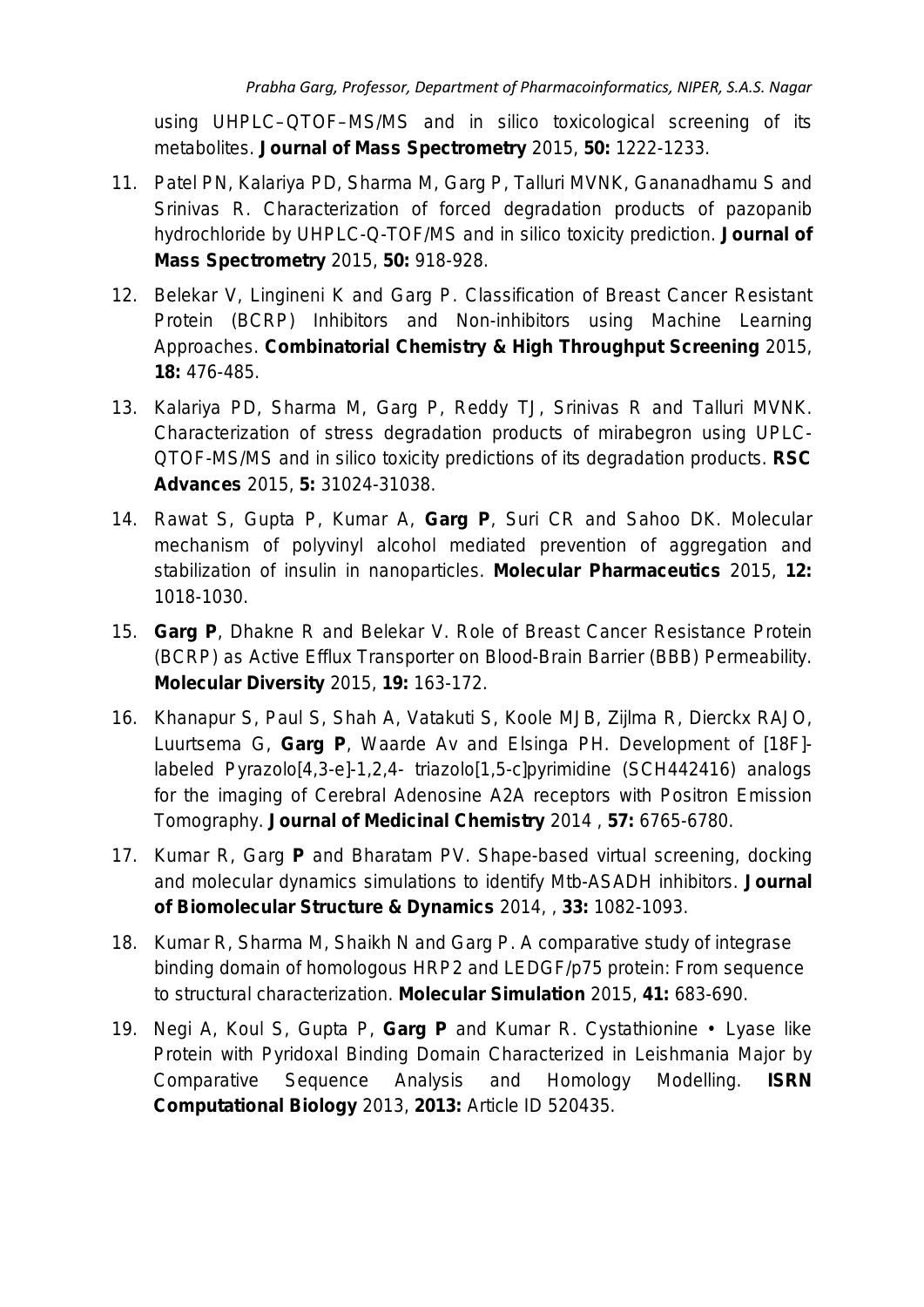- 20. Sharma P, Kumar R, **Garg P** and Kaur J. [Insights into Controlling role of](http://link.springer.com/article/10.1007/s13205-013-0142-4)  [Substitution Mutation, E315G on Thermostability of a lipase cloned from](http://link.springer.com/article/10.1007/s13205-013-0142-4)  [Metagenome of hot spring soil.](http://link.springer.com/article/10.1007/s13205-013-0142-4) *3 Biotech* 2014, **4:** 189-196.
- 21. Kumar R and **Garg P**. [Molecular modeling and active site binding mode](http://onlinelibrary.wiley.com/doi/10.1002/minf.201200128/abstract;jsessionid=829DFC87CFE0474A6D210E326BBA3E7C.f04t04?deniedAccessCustomisedMessage=&userIsAuthenticated=false)  characterization of aspartate β[-semialdehyde dehydrogenase family.](http://onlinelibrary.wiley.com/doi/10.1002/minf.201200128/abstract;jsessionid=829DFC87CFE0474A6D210E326BBA3E7C.f04t04?deniedAccessCustomisedMessage=&userIsAuthenticated=false) *Molecular Informatics* 2013, **32:** 377-383.
- 22. Toor JS, Kumar R, **Garg P,** Sharma A and Arora SK. [Prediction of High Level of](http://omicsonline.org/2155-6113/2155-6113-S5-005.pdf)  [Multiple Drug Resistance Mutations in HIV-1 Subtype C Reverse Transcriptase](http://omicsonline.org/2155-6113/2155-6113-S5-005.pdf)  [Gene among First Line Antiretroviral-Experienced Virological Failure Patients](http://omicsonline.org/2155-6113/2155-6113-S5-005.pdf)  [from North India Using Genotypic and Docking Analysis.](http://omicsonline.org/2155-6113/2155-6113-S5-005.pdf) *Journal of AIDS and Clinical Research* 2013, DOI: 10.4172/2155-6113.S5-005.
- 23. Belekar V, Shah A and **Garg P**. [High Throughput Virtual Screening of](http://link.springer.com/article/10.1007/s11030-012-9417-7)  [Phloroglucinol Derivatives Against HIV-Reverse Transcriptase.](http://link.springer.com/article/10.1007/s11030-012-9417-7) *Molecular Diversity* 2013, **17:** 97-110.
- 24. Gupta P, **Garg P** and Roy N. [In silico screening for identification of novel HIV-1](http://link.springer.com/article/10.1007/s00044-013-0490-y)  [integrase inhibitors using QSAR and docking methodologies.](http://link.springer.com/article/10.1007/s00044-013-0490-y) *Medicinal Chemistry Research* 2013, **22:** 5014-5028.
- 25. Gupta P, Sharma A, **Garg P** and Roy N. [QSAR study of curcumine derivatives](http://www.ingentaconnect.com/content/ben/cad/2013/00000009/00000001/art00013)  [as HIV-1 integrase inhibitors.](http://www.ingentaconnect.com/content/ben/cad/2013/00000009/00000001/art00013) *Current Computer-Aided Drug Design* 2013, **9:** 141-150.
- 26. Gupta P, **Garg P** and Roy N. [Identification of novel HIV-1 integrase inhibitors](http://onlinelibrary.wiley.com/doi/10.1111/j.1747-0285.2012.01326.x/full)  [using shape-based screening, QSAR and docking approach.](http://onlinelibrary.wiley.com/doi/10.1111/j.1747-0285.2012.01326.x/full) *Chemical Biology and Drug Design* 2012, **79:** 835-849.
- 27. Bodiwala HS, Sabde S, Gupta P, Mukherjee R, Kumar R, **Garg P**, Bhutani KK, Mitra D and Singh IP. [Design and Synthesis of Caffeoyl-Anilides as](http://www.sciencedirect.com/science/article/pii/S0968089610011223)  [Portmanteau Inhibitors of HIV-1 Integrase and CCR5.](http://www.sciencedirect.com/science/article/pii/S0968089610011223) *Bioorganic and Medicinal Chemistry* 2011, **19:** 1256-1263.
- 28. Gupta P, **Garg P** and Roy N. [Comparative docking and CoMFA analysis of](http://link.springer.com/article/10.1007%2Fs11030-011-9304-7)  [curcumine derivatives as HIV-1 Integrase inhibitors.](http://link.springer.com/article/10.1007%2Fs11030-011-9304-7) *Molecular Diversity* 2011, **15:** 733-750.
- 29. Toor JS, Sharma A, Kumar R, Gupta P, **Garg P** and Arora SK. [Prediction of](http://www.sciencedirect.com/science/article/pii/S0166354211003949)  [drug-resistance in HIV-1 Subtype C based on protease sequences from ART](http://www.sciencedirect.com/science/article/pii/S0166354211003949)  [naive and first-line treatment failures in North India using genotypic and docking](http://www.sciencedirect.com/science/article/pii/S0166354211003949)  [analysis.](http://www.sciencedirect.com/science/article/pii/S0166354211003949) *Antiviral Research* 2011, **92:** 213-218.
- 30. Gupta P, Kumar R, **Garg P** and Singh IP. [Active site binding modes of dimeric](http://www.sciencedirect.com/science/article/pii/S0960894X10008310)  [phloroglucinols for HIV-1 reverse transcriptase, protease and integrase.](http://www.sciencedirect.com/science/article/pii/S0960894X10008310) *Bioorganic and Medicinal Chemistry Letters* 2010, **20:** 4427-4431.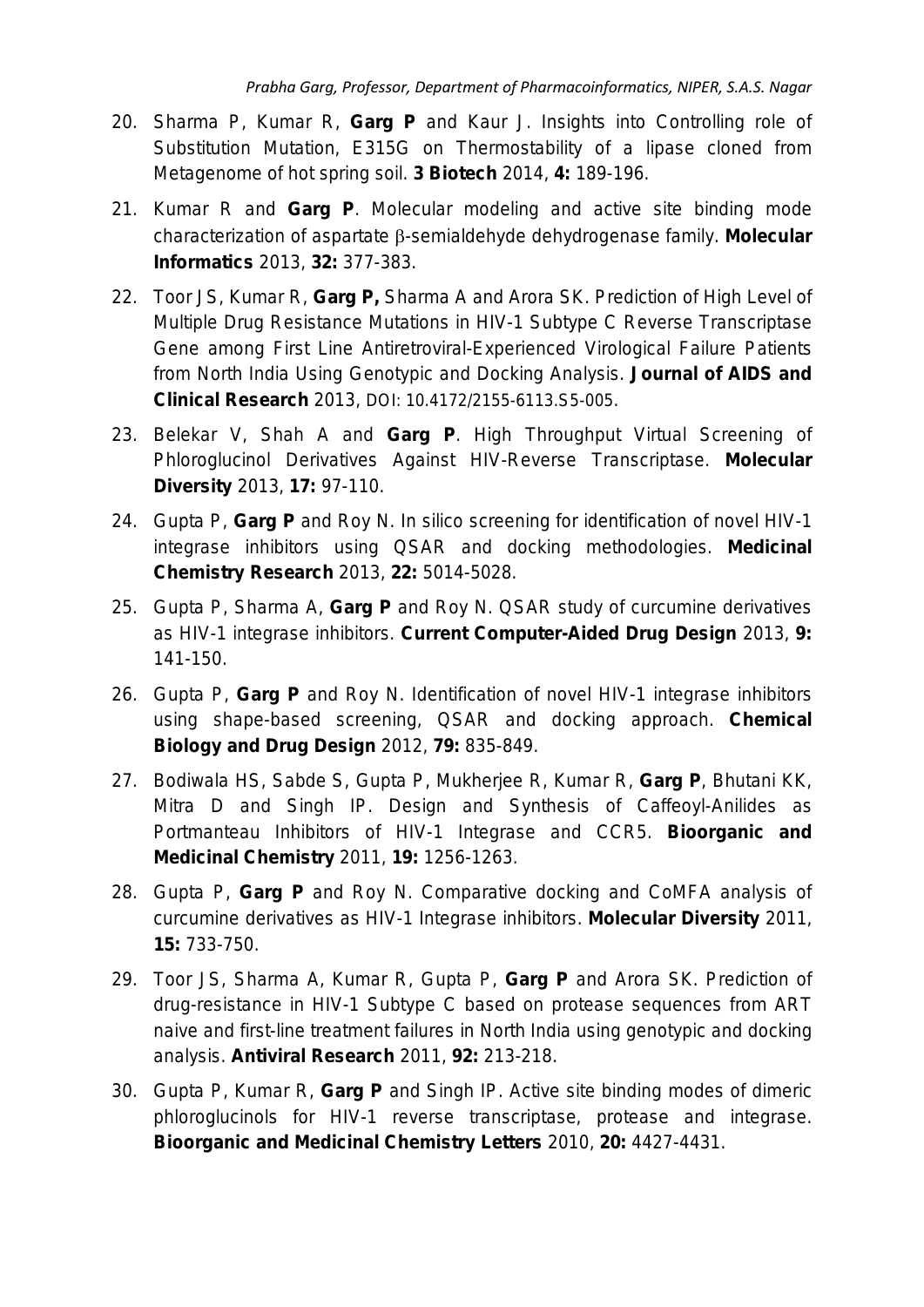- 31. Kumar R and **Garg P**. [Active site binding interactions of](http://bioinfopublication.org/files/articles/2_2_5_IJDD.pdf) β-carboline derivative [for HIV reverse transcriptase, protease and integrase.](http://bioinfopublication.org/files/articles/2_2_5_IJDD.pdf) *International Journal of Drug Discovery* 2010, **2:** 51-55.
- 32. Singh IP, Jain SK, Kaur A, Singh S, Kumar R, **Garg P**, Sharma SS and Arora SK. [Synthesis and Antileishmanial activity of Piperoyl-Amino Acid Conjugates.](http://www.sciencedirect.com/science/article/pii/S0223523410003156) *European Journal of Medicinal Chemistry* 2010, **45:** 3439-3445.
- 33. **Garg P**, Sharma V, Chaudhari P and Roy N. [SubCellProt: Predicting protein](http://www.bioinfo.de/isb/2008/09/0004/)  [subcellular localization using machine learning approaches.](http://www.bioinfo.de/isb/2008/09/0004/) *In Silico Biology* 2009, **9:** 35-44.
- 34. Gupta P, Roy N and **Garg P**. [Docking-based 3D-QSAR study of HIV-1](http://www.sciencedirect.com/science/article/pii/S0223523409003900)  [integrase inhibitors.](http://www.sciencedirect.com/science/article/pii/S0223523409003900) *European Journal of Medicinal Chemistry* 2009, **44:** 4276-4287.
- 35. Kaur S, Patel H, Sharma V, **Garg P** and Roy N. [LeishBase: Leishmania major](https://ijib.classicrus.com/trns/285161406800682.pdf)  [structural database.](https://ijib.classicrus.com/trns/285161406800682.pdf) *International Journal of Integrative Biology* 2009, **7:** 63- 68.
- 36. Gupta P and **Garg P**. Hypothetical models of *Leishmania major* proteins: a docking study of piperoyl amino acid derivative. *Journal of Parasitic Diseases* 2008 (Published in 2010), **32:** 123-127.
- 37. Agarwal A, Deswal S, Hanspers K and Conklin BR, **Garg P**, Roy N. [Creation](http://ijib.classicrus.com/trns/84891406800850.pdf)  [and validation of S. pombe gene database for GenMAPP analysis.](http://ijib.classicrus.com/trns/84891406800850.pdf) *International Journal of Integrative Biology* 2007, **1:** 113-117.
- 38. Aher YD, Agarwal A, Bharatam PV and **Garg P**. [3D-QSAR studies of](http://link.springer.com/article/10.1007/s00894-007-0173-z)  [substituted 1-\(3, 3-diphenylpropyl\)-piperidinyl amides and ureas as CCR5](http://link.springer.com/article/10.1007/s00894-007-0173-z)  [receptor antagonists.](http://link.springer.com/article/10.1007/s00894-007-0173-z) *Journal of Molecular Modeling* 2007, **13:** 519-529.
- 39. **Garg P** and Verma J. [In silico prediction of blood brain barrier permeability: an](http://pubs.acs.org/doi/abs/10.1021/ci050303i)  [Artificial Neural Network Model.](http://pubs.acs.org/doi/abs/10.1021/ci050303i) *Journal of Chemical Information and Modeling* 2006, **46:** 289-297.
- 40. **Garg P** and Saxena SC. Prediction of Lipophilicity of Chemical Compounds Using Artificial Neural Network. *EE-Pub,* 2005.

## **Book Chapter**

41. **Garg P**, Verma J and Roy N. In Silico Modeling for Blood Brain Barrier Permeability Predictions. In: Drug Absorption Studies - In Situ, In Vitro, and In Silico. Ehrhardt, Carsten; Kim, Kwang-Jin (Eds.). *Springer, New York* 2008, 510-556.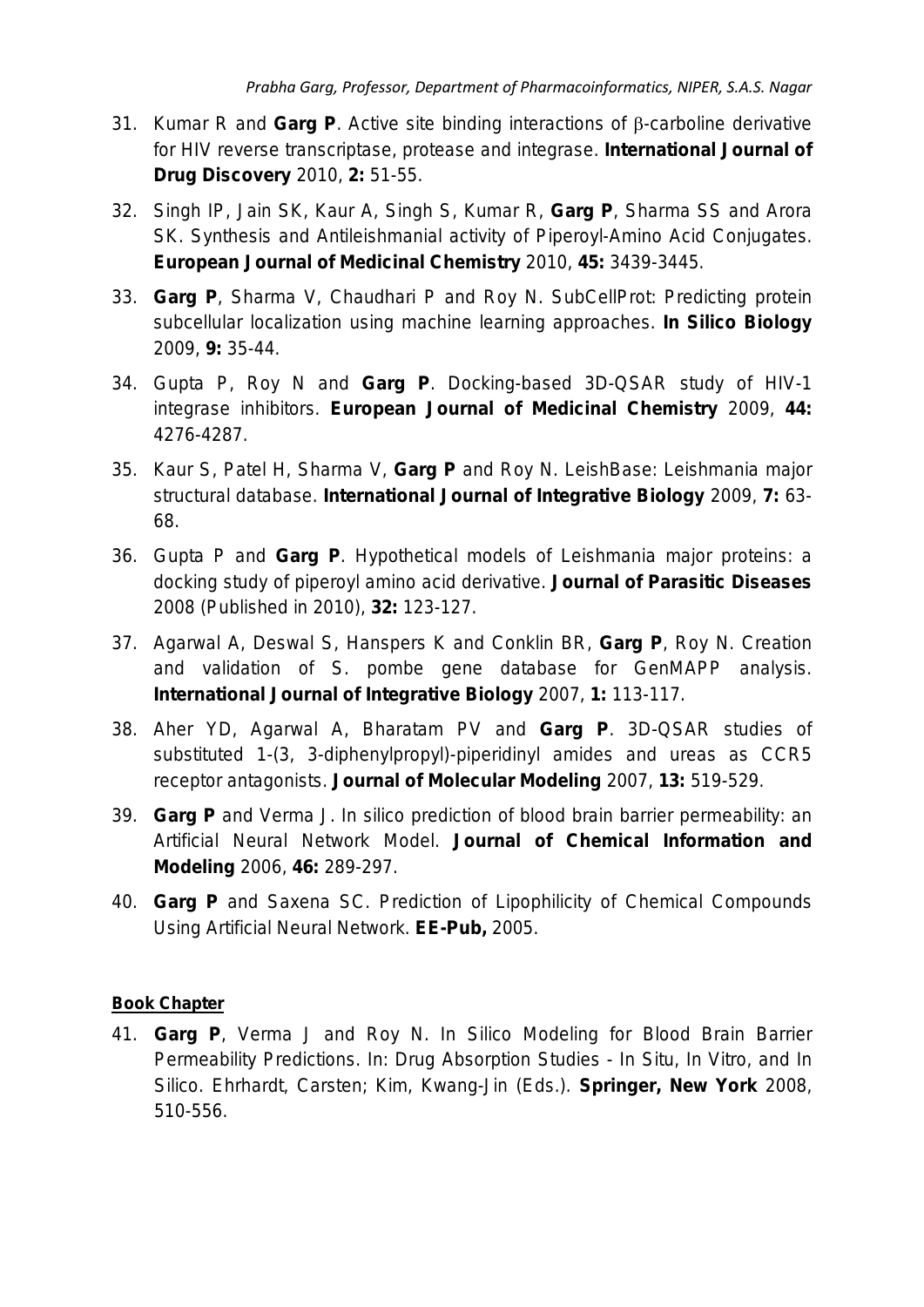## **Review/General Article**

- 42. Sharma M and Garg P. [Computational Approaches for Enzyme Functional](http://www.eurekaselect.com/121605/article)  [Class Prediction: A Review.](http://www.eurekaselect.com/121605/article) *Current Proteomics* 2014, **11:** 17-22.
- 43. Agrawal A and **Garg P.** (2005) Applications of Artificial Neural Network in QSAR, CRIPS, 6, 12-16.

## **Report**

44. Rao PR, Tiwari P, **Garg P**, Bansal P: **Impact of TRIPS on Pharmaceutical Prices.** 2006.

### **Databases/Software Developed**

- 1. e-scider: A tool to retrieve, prioritize and analyze the articles from PubMed database, to Data Mining and Knowledge Discovery
- 2. BiAnaCA: freely accessible pharmacoinformatics tool for data analysis of endpoint biochemical assay
- 3. MSubCellProt: Predicting multiple protein subcellular localization using machine learning approaches
- 4. SubCellProt: Predicting protein subcellular localization using machine learning approaches
- 5. TBIndia: Directory of R&D capabilities in the field of tuberculosis.
- 6. *Leish*Base: Leishmania major structural database.
- 7. ProIntPred: Protein-protein interaction prediction
- 8. GenMAPP database for fission yeast. A custom Gene Database and MAPP Archives for saccharomyces pombe have been created through collaboration with J. David Gladstone Institutes, at the University of California, San Francisco.
- 9. Label composition of all the formulations manufactured in India and their market value.
- 10. Pharmaceutical Education & Practicing Pharmacist Information System.
- 11. Software for predicting blood brain barrier permeability.
- 12. Central Animal Facility Management System (CAFMS).

#### **Invited Lectures**

1. **Garg P**. *Data mining and pattern recognition: Application to multi-target bioactivity prediction*. Molecular Modeling and Informatics in Drug Design. NIPER, S.A.S. Nagar. 2014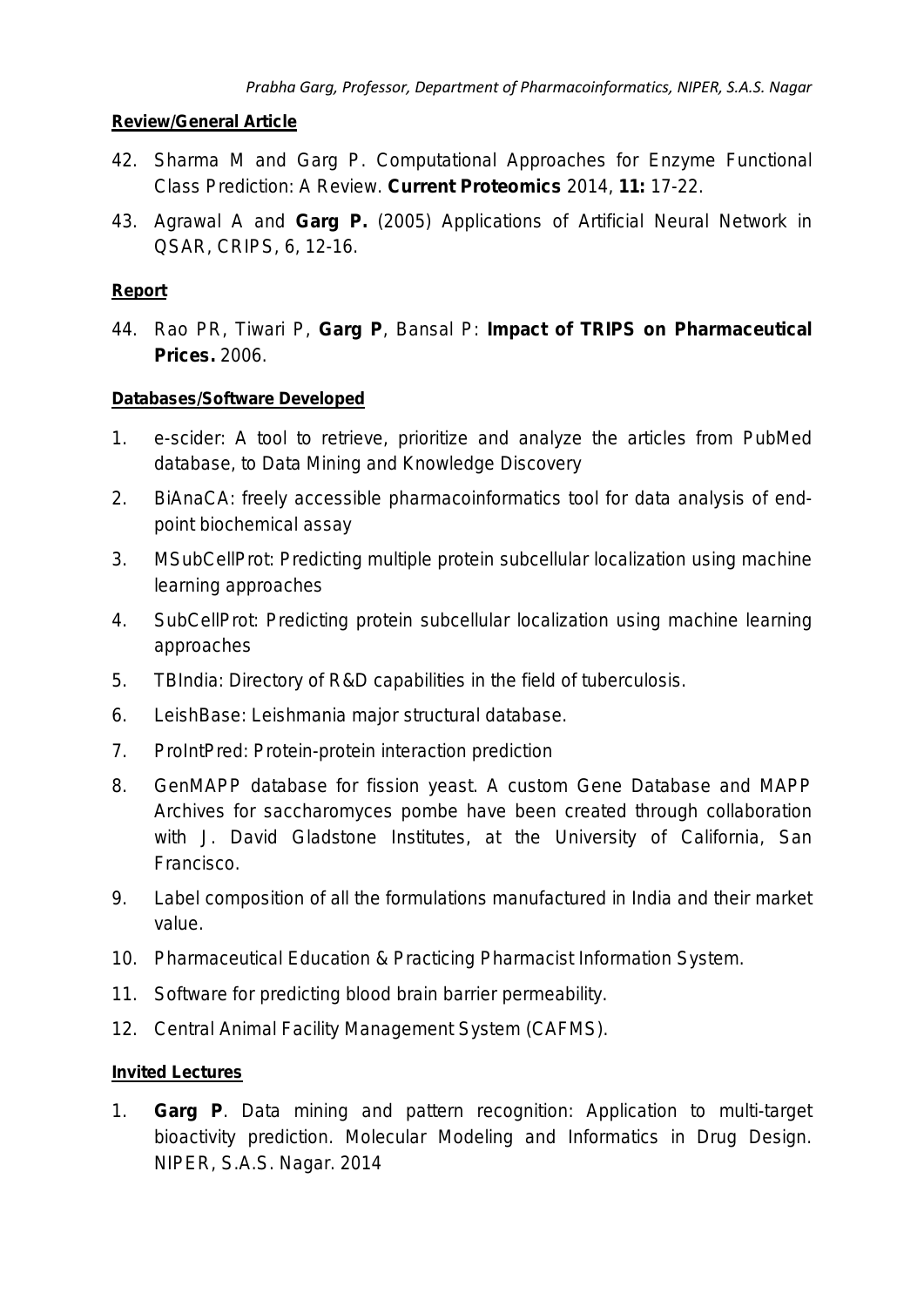- 2. **Garg P**. *Data Mining and Pattern Recognition*. Computer Aided Drug Design: Hands-on Workshop. UIPS, Chandigarh. 2013
- 3. **Garg P**. *Data Base Management*. ITEC-2012, NIPER, S.A.S. Nagar. 2012
- 4. **Garg P.** Grid Computing for Bioinformatics/ Chemoinformatics Applications. In 5<sup>th</sup> India/Asean HyperWorks Technology Conference (HPC). Pune, India; 2009.
- 5. **Garg P**: Database Design & Pathways of Drug Metabolism. In SERC Summer School in Modeling and Informatics in Drug Design; S.A.S. Nagar. 2008
- 6. **Garg P**: Probabilistic Neural Network. In SERC Summer School in Modeling and Informatics in Drug Design; S.A.S. Nagar. 2008
- 7. **Garg P**. (2007). Artificial Neural Networks in Drug Discovery. Workshop on Pharmacoinformatics: Tools for Drug Target Identification, NIPER, S.A.S. Nagar, India.
- 8. **Garg P**. (2006). Drug Pricing Mechanism. Dissemination workshop on Impact of TRIPS on Pharmaceutical Prices, NIPER, S.A.S. Nagar, India.
- 9. **Garg P**. (2006). ANN in QSAR. Workshop on Pharmacoinformatics: QSAR, NIPER, S.A.S. Nagar, India.
- 10. **Garg P**. (2005). Artificial Neural Networks in Drug Discovery. Workshop on Pharmacoinformatics in drug design, NIPER, S.A.S. Nagar, India.
- 11. **Garg P**. (2004). Information Retrieval from Web: Techniques and Technologies. Workshop on Medicine Information. NIPER, S.A.S. Nagar, India.
- 12. **Garg P**. (2002). Electronic Information Retrieval (Computers for Enhanced Productivity). Training Program for Hospital Pharmacists of Himachal, NIPER, S.A.S. Nagar, India.

## **Conferences/Workshop/Abstract**

- 1. Sonkusre S, Sharma M and Garg P (2016). Systems analysis of Klebsiella pneumoniae MGH 78578 metabolic model to identify potential drug targets. International Conference on System Biology (ICSB 2016). Barcelona.
- 2. Rathod V, Belekar V, Garg P and Sangamwar Abhay T (2016). Classification of Human Pregnane x Receptor (hPXR) activators and nonactivat ors by Machine learning techniques: A multifaceted Approach. QSAR 2016. USA.
- 3. Nimbalkar RD and **Garg P** (2016). Comparative conformational variation and flexibility analysis: Role of D-loop dynamics and its significance in the enzymatic activity of tankyrase inhibitors. Advances in Mathematical and Computational Biology (AMCB 2016). IIT Ropar, Punjab, India.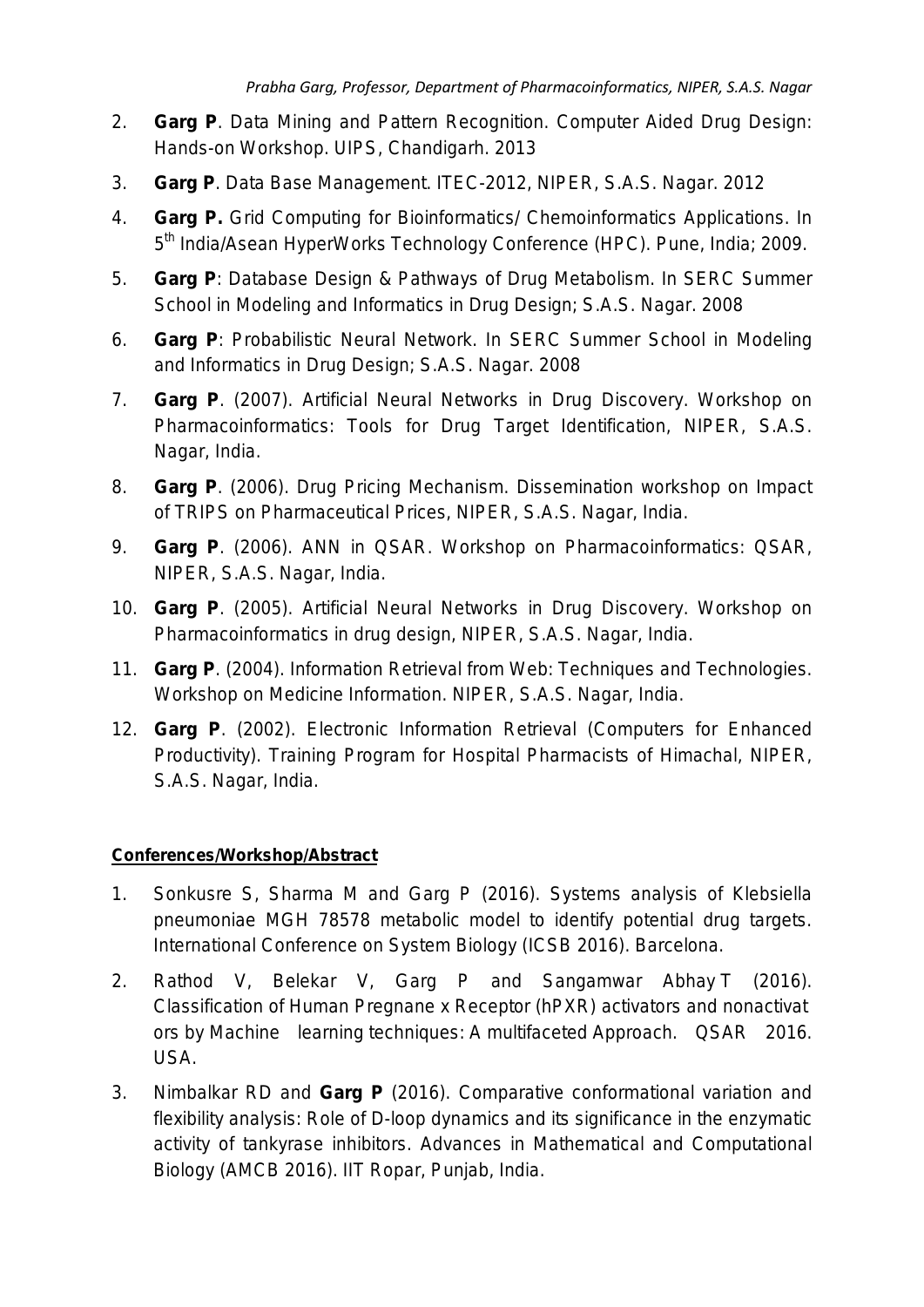- 4. Sonkusre S, Sharma M and **Garg P** (2016). Systems analysis of Klebsiella pneumoniae MGH 78578 metabolic model to identify potential drug targets. Advances in Mathematical and Computational Biology (AMCB 2016). IIT Ropar, Punjab, India.
- 5. Nimbalkar RD and **Garg P** (2016). In Silico Alanine Scanning Mutagenesis of TNKS-TNKSI Complexes: Role of Computational Approaches in Molecular Recognition and Drug Design. Accelerating Biology 2016: Decoding the Deluge. C-DAC, Pune.
- 6. Shaikh N and **Garg P** (2015). A proteochemometrics based approach for therapeutic target prediction (P41). 11th German Conference on Chemoinformatics (GCC 2015), Fulda, Germany.
- 7. Kumar R, **Garg P** and Bharatam PV (2014). Structural characterization of Mtbaspartate semialdehyde dehydrogenase active site to guide inhibitor design. Isolated Biomolecules and Biomolecular Interactions conference – IBBI 2014. Porquerolles Island.
- 8. Kumar R, Shaikh N, Sharma M and **Garg P** (2013). Sequence and Structural Homology Analysis of Integrase-Binding Domain in LEDGF and HDGFRP-2. National Conference on Recent Trends in Protein Structure Biology-2013 (NCRTPSB-2013), Jamia Millia Islamia, New Delhi, India.
- 9. Khanapur S, Paul S, Shah A, Zijlma R, Dierckx RAJO, **Garg P**, Waarde Av and Elsinga PH (2013). Development and Preclinical Evaluation of a Novel F-18 Labeled SCH442416 Analog for Imaging Adenosine A2A ReceptoEANM'13 - Annual Congress of the European Association of Nuclear Medicine, Lyon, France.
- 10. **Garg P**, Shah A, Kumar R and Sharma M (2013). "Pred-EC"- A Web Based Tool For Enzyme Functional Class Prediction. 3rd Indo-German Conference on Modeling Chemical and Biological (RE)Activity, NIPER, S.A.S. Nagar.
- 11. Naeem S, Shah A and **Garg P** (2013). A Systematic Prediction of Drug-Target Interactions by Machine Learning Approach. 3rd Indo-German Conference on Modeling Chemical and Biological (RE)Activity, NIPER, S.A.S. Nagar.
- 12. Patel N and **Garg P** (2013). Computational Modeling for TOR inhibitors using Machine Learning Approaches. 3rd Indo-German Conference on Modeling Chemical and Biological (RE)Activity, NIPER, S.A.S. Nagar.
- 13. Dhakne R and **Garg P** (2013). SVM based model for prediction of substrate and nonsubstrate of BCRP. 3rd Indo-German Conference on Modeling Chemical and Biological (RE)Activity, NIPER, S.A.S. Nagar.
- 14. Belekar V, Shah A and **Garg P** (2013). Prioritization of Phlororglucinol Derivatives against HIV Protease by Molecular Modeling Studies. 3rd Indo-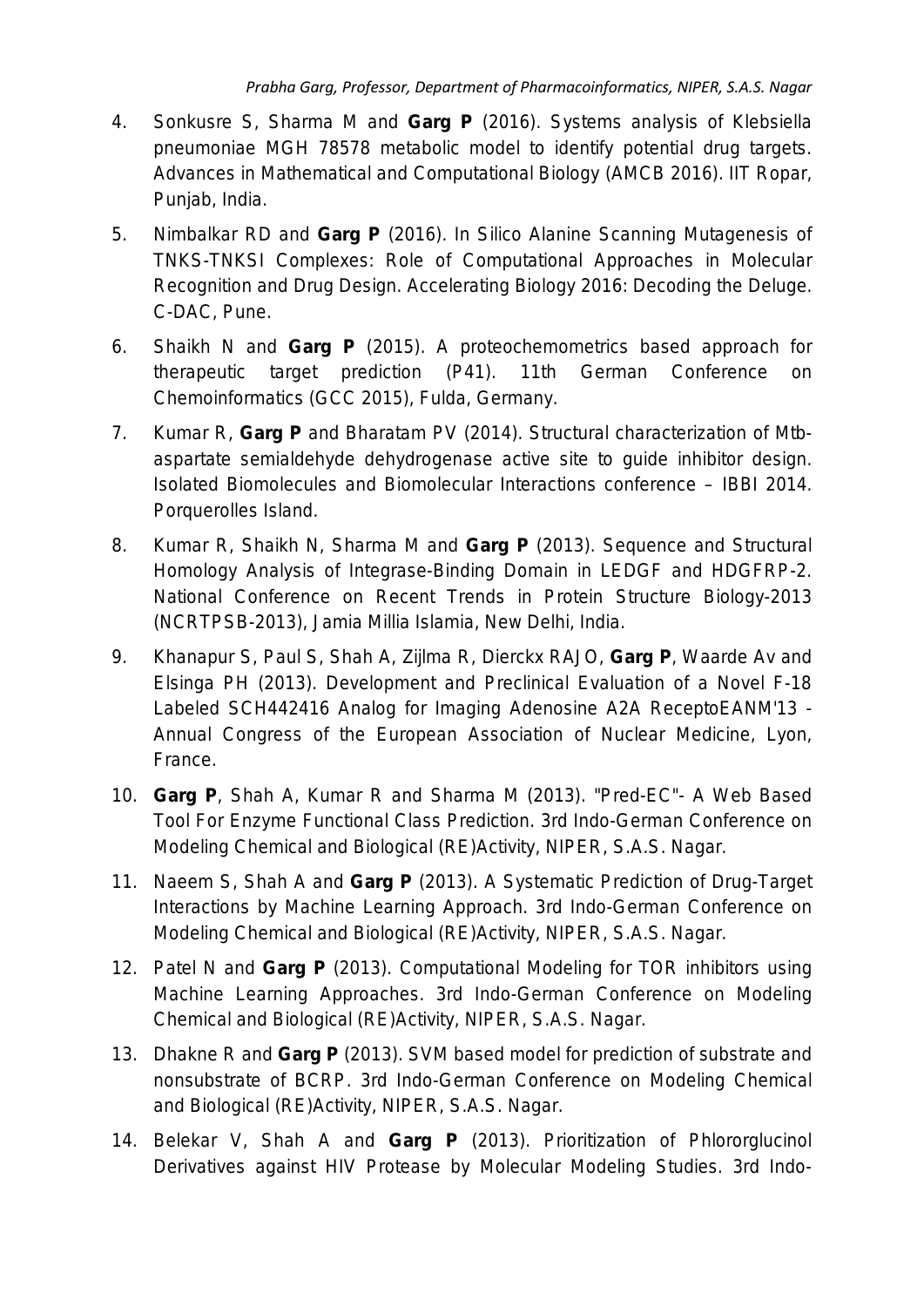German Conference on Modeling Chemical and Biological (RE)Activity, NIPER, S.A.S. Nagar.

- 15. Kumar R and **Garg P**: *in silico* structural characterization of substrate analogue inhibitors binding mode for mycobac-terial aspartate • -semialdehyde dehydrogenase. 4<sup>th</sup> Seminar & Workshop on Computer Aided Drug Design. Puncak Alam, Malaysia. 2012
- 16. Gupta P, **Garg P**, Roy N: Identification of novel HIV-1 IN inhibitors by a shape based screening approach along with QSAR predictions and Docking studies. MipTec 2011, Congress Center Basel, Switzerland. 2011
- 17. **Garg P**, Sharma A, Kumar R, Gupta P, Roy N: MSubCellProt: Predicting Protein Multiple Subcellular Localization Using Machine Learning. In 3rd International Conference on Bioinformatics and Computational Biology (BICoB-2011), ISCA; March 23-25, 2011; New Orleans, Louisiana, USA. 2011
- 18. Mukherjee J, **Garg P**, Mittal A: e*Biochem*: A Web Based Bioinformatics & Life Science Job Management System for a HPC Cluster. In International Conference on Grid Computing and Applications (GCA 2010). Las Vegas, USA; 2010.
- 19. Gupta P, Roy N, **Garg P**: Identification of novel HIV-1 integrase inhibitors using shape-based screening and QSAR approach. In 18<sup>th</sup> European Symposium on Quantitative Structure-Activity Relationships; September 19-24, 2010; Rhodes, Greece. 2010
- 20. Gupta P, Roy N, **Garg P**: Docking, QSAR and shape-based screening of curcumine derivatives as HIV-1 integrase inhibitoIn International conference on Current Trends In Drug Discovery Research (CTDDR) CDRI, Lucknow, India; 2010.
- 21. **Garg P**: TBIndia: A Knowledge Support for Drug Discovery. In Seminar on Emerging Trends in the Diagnosis and Experimental Chemotherapy of Tuberculosis. NIPER, S.A.S. Nagar, India; 2009.
- 22. Dhindwal S, Sharma V, Roy N, **Garg P**: Protein-Protein Interaction Prediction and Network Mapping using Support Vector Machine. In International Conference on Open Source for Computer Aided Drug Discovery (OSCADD-2009). IMTECH, Chandigarh; 2009.
- 23. Gadhe CG, **Garg P**: Docking Directed CoMFA Study of Benzodithiazines Derivatives as HIV-1 Strand Transfer Integrase Inhibitors In International Conference on Open Source for Computer Aided Drug Discovery (OSCADD-2009). IMTECH, Chandigarh; 2009.
- 24. Gupta P, Roy N, **Garg P**: Docking studies of Tricylic HIV-1 Integrase inhibitors: Implication for two metal ions binding to the active site of integrase. In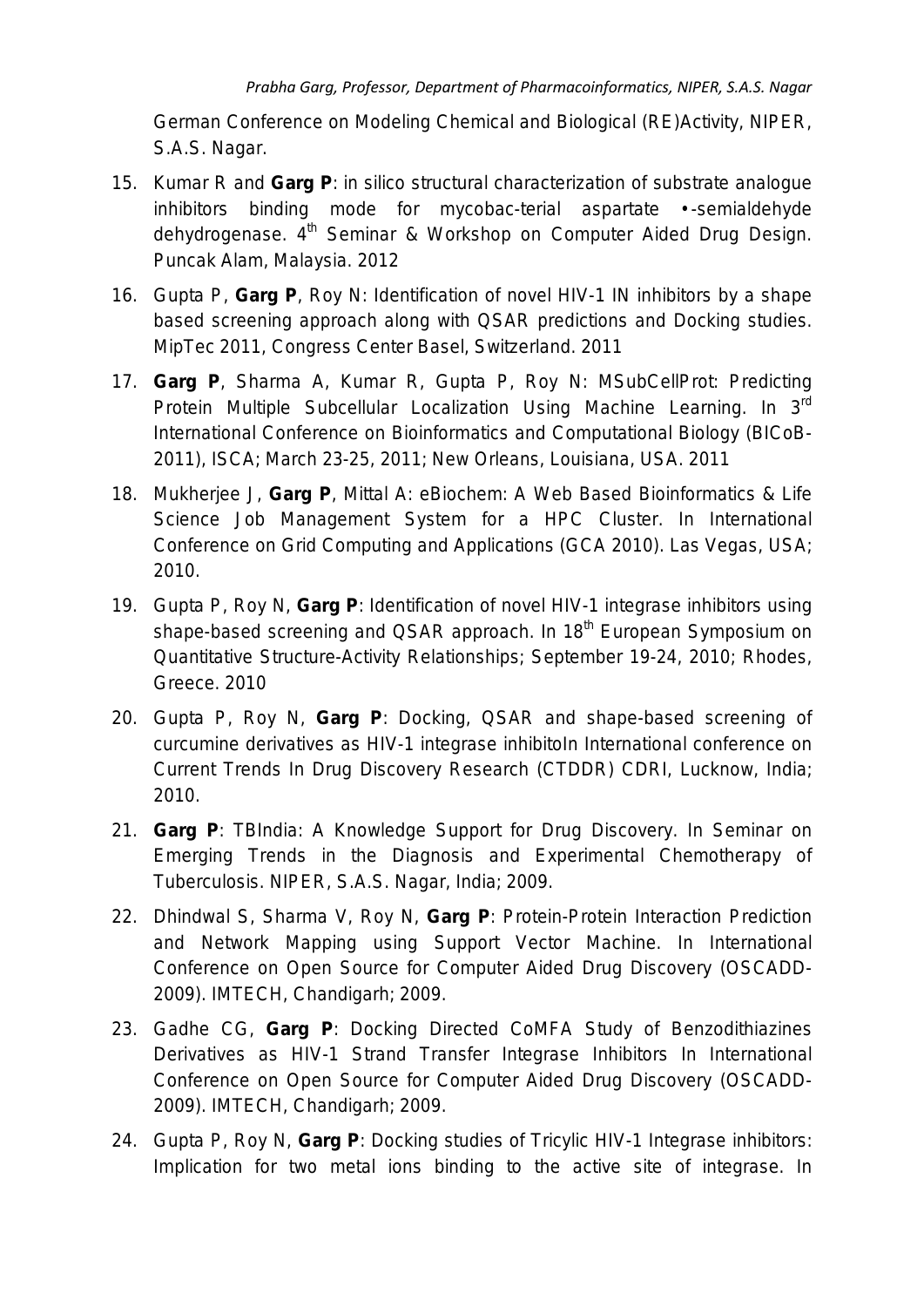International Conference on Open Source for Computer Aided Drug Discovery (OSCADD-2009). IMTECH, Chandigarh; 2009.

- 25. Patel H, Roy N, **Garg P**: A Comparison of Support Vector Machine And Probabilistic Neural Network As Multi-Class Classifiers For Protein Fold Recognition. In International Conference on Open Source for Computer Aided Drug Discovery (OSCADD-2009). IMTECH, Chandigarh; 2009.
- 26. Gupta P, Roy N, **Garg P**: Docking-based 3D-QSAR study of HIV-1 Integrase InhibitoIn International conference on New developments in drug discovery from natural products and traditional medicines (DDNP-TM). NIPER, S.A.S. Nagar; 2008.
- 27. Agrawal A, **Garg P**: CoMFA and CoMSIA 3D-QSAR Investigational Study of Piperidin-4-Carboxamide Derivatives as CCR5 Receptor Antagonists. In Bioinformatics and Drug Discovery; University of Hyderabad, Hyderabad, India.
- 28. Aher, Y.D. and **Garg P**. (2007) QSAR Modeling of CCR5 Receptor Antagonists using Artificial Neural Network, The IASTED Conference on Artificial Intelligence and Application, Innsbruck, Austria.
- 29. Sharma V, Roy N and Garg P (2007). Prediction of Enzyme Class of a Protein from Sequence Derived Features Using Artificial Intelligence. Workshop on Pharmacoinformatics: Tools for Drug Target Identification, NIPER, S.A.S. Nagar.
- 30. Sharma V, Chohan M, Garg P and Roy N (2007). Comparative Genomics Studies of Trypanomsomatid Parasitic Protozoa for Identification of Putative Targets. Workshop on Pharmacoinformatics: Tools for Drug Target Identification, NIPER, S.A.S. Nagar.
- 31. Chohan M, Sharma V, Garg P and Roy N (2007). Identification of Potential Targets in Plasmodium falciparum using Comparative Genomics. Workshop on Pharmacoinformatics: Tools for Drug Target Identification, NIPER, S.A.S. Nagar.
- 32. Aher Y and Garg P (2007). Artificial Neural Networks: Application to QSAR of CCR5 Receptor Antagonists. Workshop on Pharmacoinformatics: Tools for Drug Target Identification, NIPER, S.A.S. Nagar.
- 33. Gadhe C, Aher YD and Garg P (2007). ComFa and CoMSIA 3D-QSAR Investigations of Substituted N-[3-(4-benzylpiperidin-1-yl) propyl] N,N' diphenylureas as CCR5 Receptor Antagonists. Workshop on Pharmacoinformatics: Tools for Drug Target Identification, NIPER, S.A.S. Nagar.
- 34. Garg D and Garg P (2006). Metabotox: A drug metabolism toxicity database. Workshop on Pharmacoinformatics: QSAR, NIPER, S.A.S. Nagar.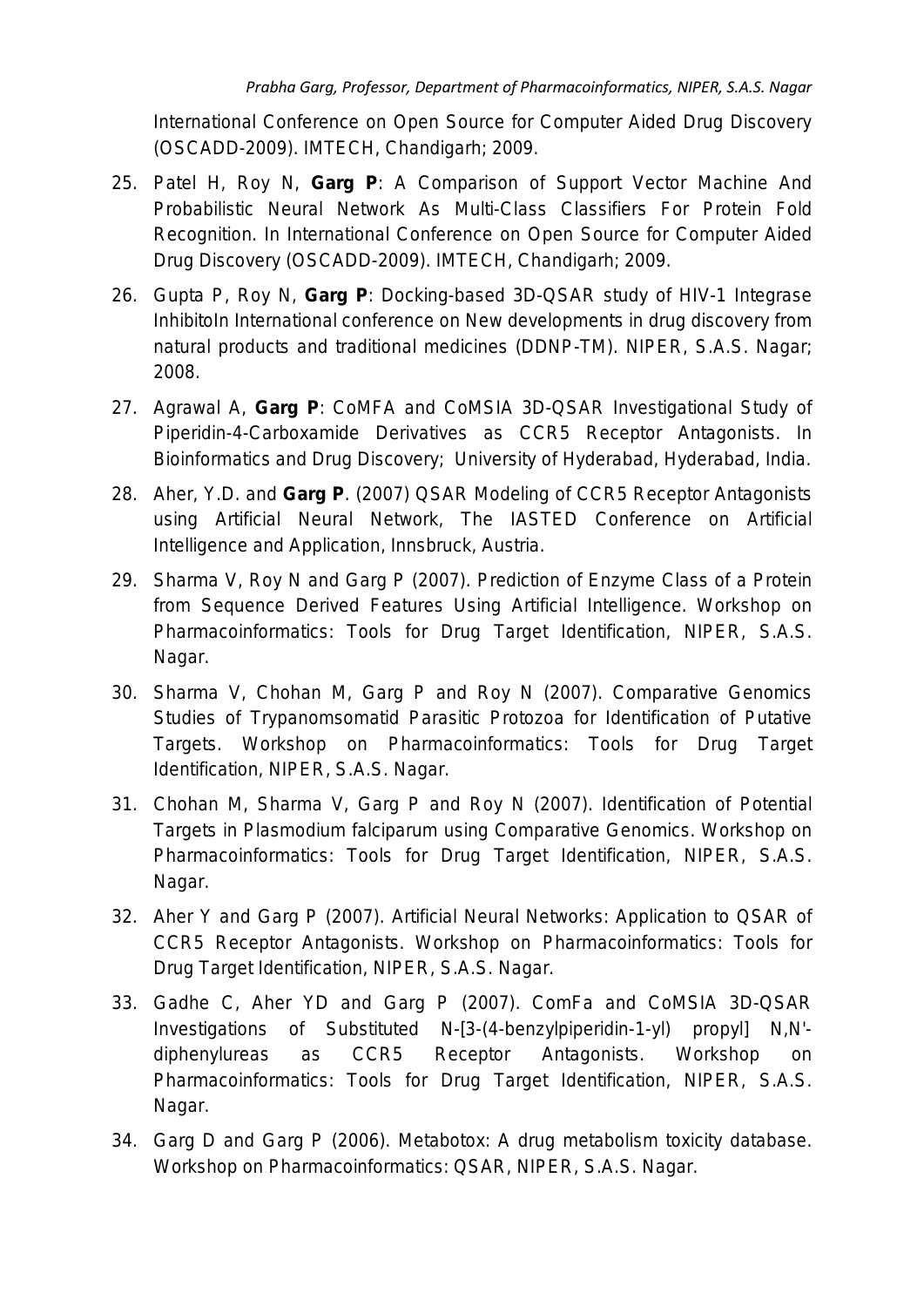- 35. Agrawal A, Verma J and Garg P (2006). QSAR modeling of HIV-1 Integrase Inhibitors: An Artificial Neural Network Model. Workshop on Pharmacoinformatics: QSAR, NIPER, S.A.S. Nagar.
- 36. Wahajuddin, Garg P and Mohan CG (2006). In Silico Drug Discovery Endeavor for Drugs Acting on Angiotensin II Receptor. Workshop on Pharmacoinformatics: QSAR, NIPER, S.A.S. Nagar.
- 37. Agrawal A, **Garg P**: QSAR modeling of biological activity of HIV-1 inhibitors using Artificial Neural Network In Building Bridges, Forging Bonds for 21<sup>st</sup> Century Organic Chemistry and Chemical Biology; 7<sup>th</sup>-9<sup>th</sup> January 2006: NCL. Pune, India. ACS-CSIR Joint International Symposium 2006
- 38. Wahajuddin, **Garg P**, Mohan CG. (2006): *In silico* drug discovery endeavor for drugs acting on angiotensin II receptors In Building Bridges, Forging Bonds for  $21^{st}$  Century Organic Chemistry and Chemical Biology;  $7^{th}$ -9<sup>th</sup> January 2006; NCL, Pune, India. ACS-CSIR Joint International Symposium 2006
- 39. **Garg P**. (2005). Artificial Neural Network in Drug Discovery. IPSI 2005 FRANCE, Carcassonne, France.
- 40. **Garg P**. and Saxena SC (2005). Prediction of ADME/T Properties of Drug/Drug Like Molecules Using Artificial Neural Network. National Conference on Recent Advances and Future Trends in IT, Patiala, Department of Computer Science, Punjabi University.

# **Research Guidance**

# **Ph.D. students guided** – 2 (completed); 4 (continuing)

**M.S. (Pharm.) students guided** – 31 (completed); 16 (continuing)

# **Projects**

|                  | S.N. Title                                                                                                                                                       | <b>Funding</b><br><b>Agency</b> |
|------------------|------------------------------------------------------------------------------------------------------------------------------------------------------------------|---------------------------------|
| 1.               | In silico prediction of blood brain barrier permeability using<br>artificial intelligence.                                                                       | DeitY, GOI                      |
| 2.               | In silico prediction of subcellular localization using artificial<br>intelligence.                                                                               | DeitY, GOI                      |
| $\overline{3}$ . | Directory of R&D capabilities in the field of Tuberculosis.                                                                                                      | NSTMIS,<br>DST, GOI             |
| 4.               | Development of an in silico model for prediction of the HIV-1 DBT, GOI<br>integrase inhibitory activity and biological evaluation of the<br>predicted molecules. |                                 |